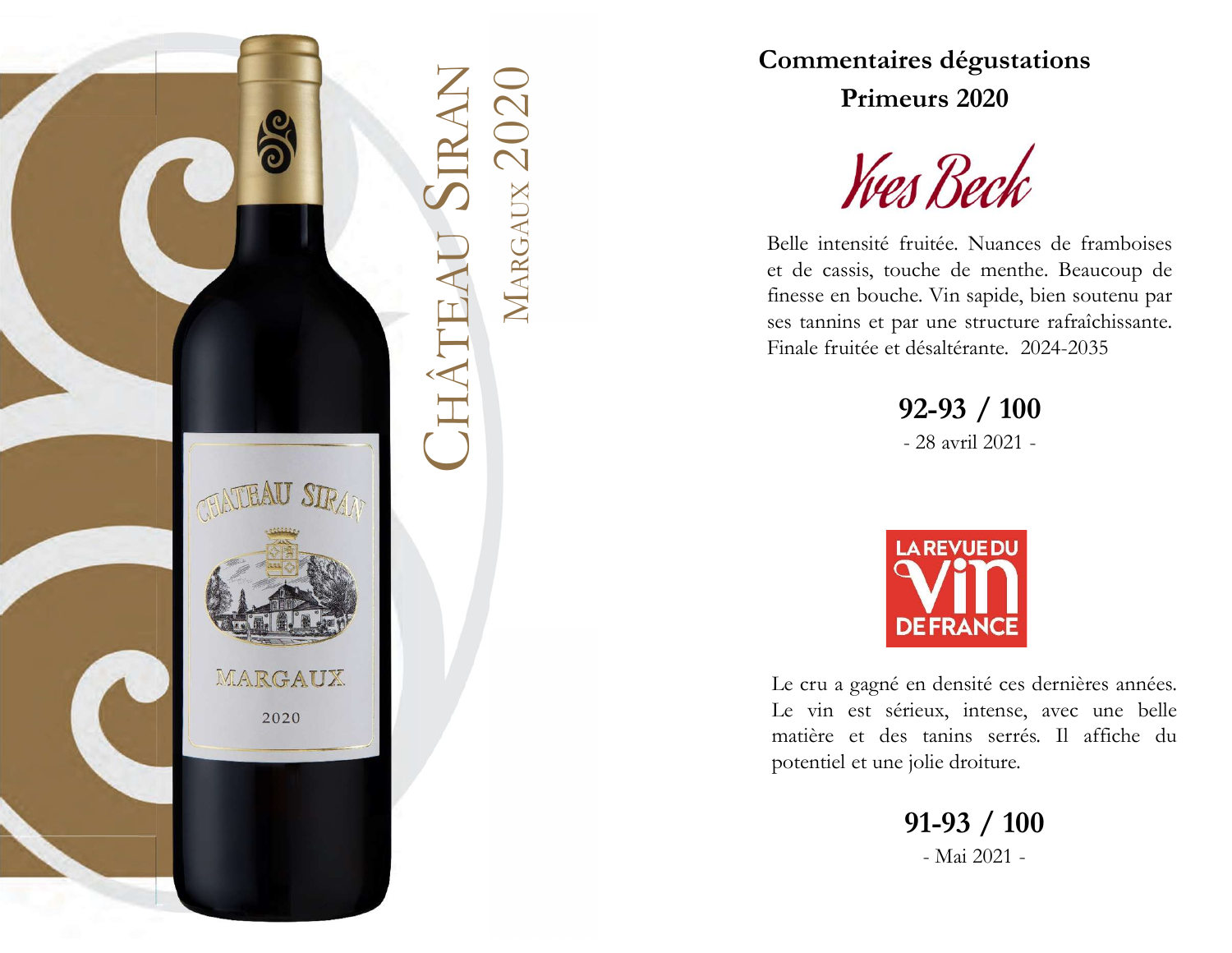



Commentaires dégustations<br>
Primeurs 2020<br>
CHÂTEAU SIRAN MARGAUX VONan Castaing<br>
CHÂTEAU SIRAN MARGAUX VONAN Castaing<br>
Craphite et épices, légèrement fumé, le nez de<br>
Siran 2020<br>
Craphite et épices, légèrement fumé, le nez Commentaires dégustations<br>
Primeurs 2020<br>
PANTHOCYANES<br>
Yohan Castaing<br>
Graphite et épices, légèrement fumé, le nez de<br>
Siran 2020 est complexe et frais. Très beau<br>
toucher de bouche fin et précis, frais et délicat<br>
pour u **Commentaires dégustations<br>
Primeurs 2020**<br> **Siran 2020 est complexe et frais.** Très beau<br>
Siran 2020 est complexe et frais. Très beau<br>
toucher de bouche fin et précis, frais et délicat<br>
pour un margaux tout en délicatesse **Commentaires dégustations<br>
Primeurs 2020**<br> **Conces de boucher de foices, légèrement fumé, le nez de<br>
Siran 2020 est complexe et frais. Très beau<br>
toucher de bouche fin et précis, frais et délicat<br>
pour un margaux tout en Commentaires dégustations<br>
Primeurs 2020**<br> **Anthocyanes**<br>
Yohan Castaing<br>
Graphite et épices, légèrement fumé, le nez de<br>
Siran 2020 est complexe et frais. Très beau<br>
toucher de bouche fin et précis, frais et délicate<br>
po **Commentaires dégustations<br>
Primeurs 2020**<br> **Comment Continues**<br> **Comment Comment Comment Comment**<br>
Siran 2020 est complexe et frais. Très beau<br>
toucher de bouche fin et précis, frais et délicat<br>
pour un margaux tout en dé **Commentaires dégustations<br>
Primeurs 2020**<br> **Anthocyanes**<br>
Yohan Castaing<br>
Graphite et épices, légèrement fumé, le nez de<br>
Siran 2020 est complexe et frais. Très beau<br>
toucher de bouche fin et précis, frais et délicat<br>
pou **Example 18 Server Schemment Schemment Schemment Schemment Schemment Schemment Schemment Schemment Schemment Schemment Schemment (Server and the pour text of the pour delicate pour ce crus qui était déjà une belle référenc CONTRES SERVIS DES SERVIS DE SERVIS DE SERVIS DE SERVIS DE SERVIS DE SERVIS DE SERVIS DE SERVIS DE SERVIS DE SERVIS DE SERVIS DE SERVIS DE SERVIS DE SERVIS DE SERVIS DE SERVIS DE SERVIS DE SERVIS DE SERVIS DE SERVIS DE SE CYETTES**<br>
Yohan Castaing<br>
es, légèrement fumé, le nez de<br>
complexe et frais. Très beau<br>
the fin et précis, frais et délicat<br>
x tout en délicatesse, en finesse<br>
Toute la délicatesse margalaise<br>
ique terroir. Et en plus c'e cher de bouche fin et précis, frais et délicatur un margaux tout en délicatesse, en finesse<br>
en précision. Toute la délicatesse margalaise<br>
se en agnifique terroir. Et en plus c'est<br>
gamment frais. Progression stylistique olive the difference of the difference of the precision. Toute la délicatesse margalaise<br>is ce magnifique terroir. Et en plus c'est<br>gamment frais. Progression stylistique pour<br>crus qui était déjà une belle référence.<br>**93-9** en précision. Toute la délicatesse margalaise<br>s ce magnifique terroir. Et en plus c'est<br>gamment frais. Progression stylistique pour<br>crus qui était déjà une belle référence.<br>**93-95 / 100**<br>- 10 mai 2021 -<br>**JAMESSUCKLING.COM** 

93-95 / 100

3-95 / 100<br>
10 mai 2021 -<br> **JCKLING.COM T**<br>
2 fruit with asphalt and black-<br>
1. It's full-bodied with chewy<br>
193-94 / 100<br>
- April 15, 2021 -

93-94 / 100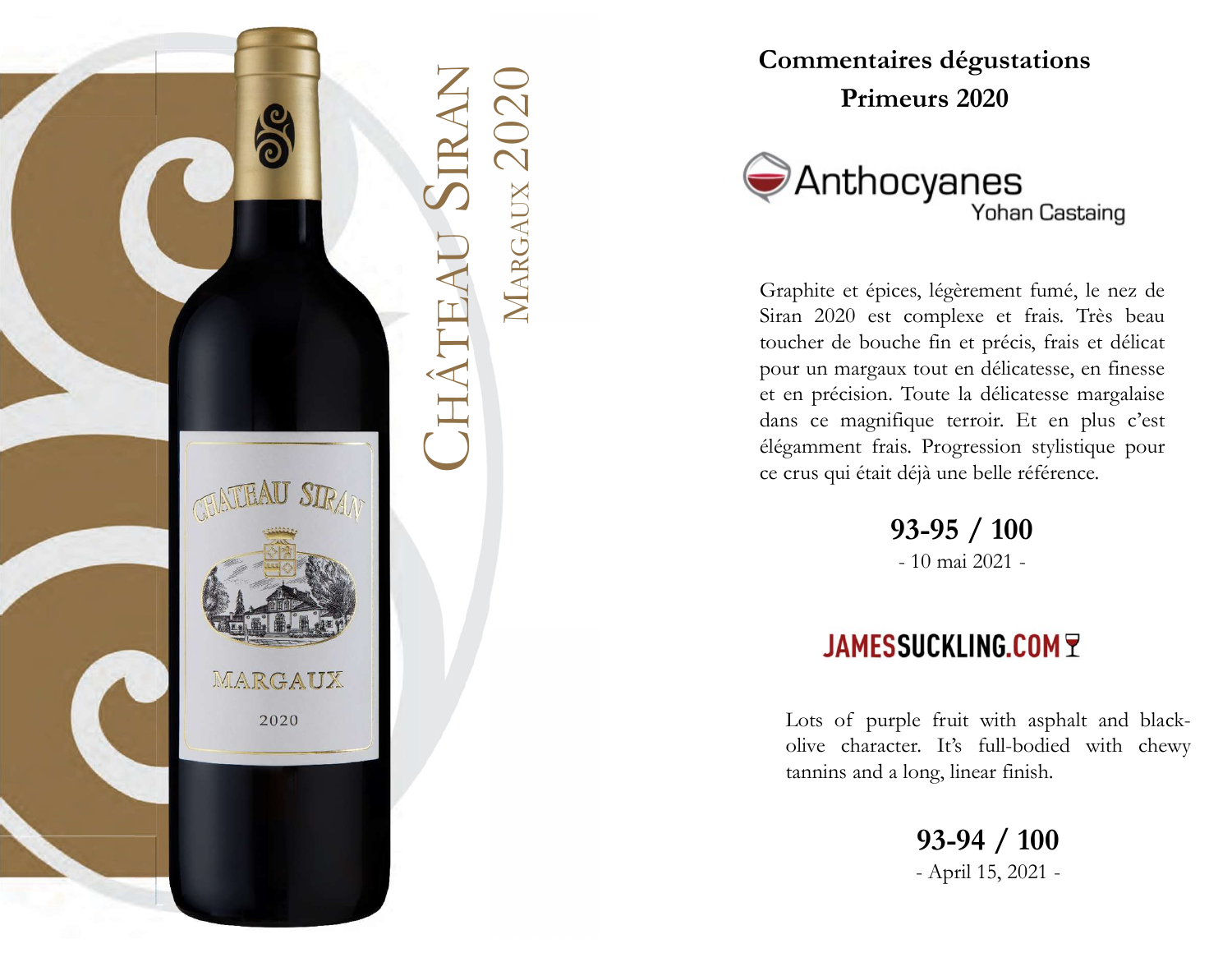

Commentaires dégustations<br>
Primeurs 2020<br>
CHÂTEAU SIRAN MARGAUX Le nez nous emmène sur la fraise écrasée et de<br>
délicates notes de cerise à l'eau-de-vie. Une très<br>
belle attaque, riche, pleine, savoureuse, prévient<br>
d'un v Commentaires dégustations<br>
Primeurs 2020<br>
Le nez nous emmène sur la fraise écrasée et de<br>
délicates notes de cerise à l'eau-de-vie. Une très<br>
belle attaque, riche, pleine, savoureuse, prévient<br>
d'un vin qui passera les ann Commentaires dégustations<br>
Primeurs 2020<br>
Jevie de Viivi<br>
Le nez nous emmène sur la fraise écrasée et de<br>
délicates notes de cerise à l'eau-de-vie. Une très<br>
belle attaque, riche, pleine, savoureuse, prévient<br>
d'un vin qui **Commentaires dégustations<br>
Primeurs 2020<br>
Terre de Vim<br>
Le nez nous emmène sur la fraise écrasée et de<br>
délicates notes de cerise à l'eau-de-vie. Une très<br>
belle attaque, riche, pleine, savoureuse, prévient<br>
d'un vin qui** Commentaires dégustations<br>
Primeurs 2020<br>
Terne de Vim<br>
Le nez nous emmène sur la fraise écrasée et de<br>
délicates notes de cerise à l'eau-de-vie. Une très<br>
belle attaque, riche, pleine, savoureuse, prévient<br>
d'un vin qui p Commentaires dégustations<br>
Primeurs 2020<br>
Terne de Vim<br>
Le nez nous emmène sur la fraise écrasée et de<br>
délicates notes de cerise à l'eau-de-vie. Une très<br>
belle attaque, riche, pleine, savoureuse, prévient<br>
d'un vin qui p Commentaires dégustations<br>
Primeurs 2020<br>
Terre de Viur<br>
Le nez nous emmène sur la fraise écrasée et de<br>
délicates notes de cerise à l'eau-de-vie. Une très<br>
belle attaque, riche, pleine, savoureuse, prévient<br>
d'un vin qui es dégustations<br>
urs 2020<br>
2 de Vim<br>
ene sur la fraise écrasée et de<br>
cerise à l'eau-de-vie. Une très<br>
e, pleine, savoureuse, prévient<br>
ssera les années. Un Siran<br>
en dans l'architecture que dans<br>
que.<br>
94 / 100<br>
- Mai 202 Training the matrix of the first state of delicates notes de cerise à l'eau-de-vie. Une très<br>belle attaque, riche, pleine, savoureuse, prévient<br>d'un vin qui passera les années. Un Siran<br>séduisant aussi bien dans l'architec

94 / 100



**EXECTS ANTERNAME CONTROVER CONTROVER CONTROLL AND ALL INTERNAMENT AND RELEASE (SEE A PROFINED A PROFINED A PROFINED A PROPERTION AND SERVED THIS IS powerful and juicy with well balanced, opulent berry fruits - easy to fal** Le nez nous emmène sur la fraise écrasée et de<br>délicates notes de cerise à l'eau-de-vie. Une très<br>belle attaque, riche, pleine, savoureuse, prévient<br>d'un vin qui passera les années. Un Siran<br>séduisant aussi bien dans l'arc Example of the free is a familie of the deflicates notes de cerise à l'eau-de-vie. Une très<br>belle attaque, riche, pleine, savoureuse, prévient<br>d'un vin qui passera les années. Un Siran<br>séduisant aussi bien dans l'architect deneates notes at ethst a flattering. The ties<br>belle attaque, riche, pleine, savoureuse, prévient<br>d'un vin qui passera les années. Un Siran<br>séduisant aussi bien dans l'architecture que dans<br>la palette aromatique.<br>**94 / 100** bene attaque, riche, pieme, savourcuse, previent<br>d'un vin qui passera les années. Un Siran<br>séduisant aussi bien dans l'architecture que dans<br>la palette aromatique.<br>**94 / 100**<br>- Mai 2021 -<br>Mai 2021 -<br>This is powerful and ju Examples and the state of the Boundary seduisant aussi bien dans l'architecture que dans<br>
la palette arcomatique.<br>
94 / 100<br>
- Mai 2021 -<br>
This is powerful and juicy with well balanced,<br>
opulent berry fruits - easy to fall (a) a) and the main set of an and the main set of an absolute a state and the main set of an absolute the main set of AOC Margaux, having the mind palate. Nice job from winemaker Marjolaine Defrance and owner Edouard Miail **94 / 100**<br>- Mai 2021 -<br>- Mai 2021 -<br>- Mai 2021 -<br>This is powerful and juicy with well balanced,<br>opulent berry fruits - easy to fall in love with. This<br>really is one of the few that has tannins that feel<br>well caressed by **100**<br>- Mai 2021 -<br>- Mai 2021 -<br>- Mai 2021 -<br>This is powerful and juicy with well balanced,<br>opulent berry fruits - easy to fall in love with. This<br>really is one of the few that has tamins that feel<br>well caressed by the fr - Mai 2021 -<br>
Hai 2021 -<br>
This is powerful and juicy with well balanced,<br>
opulent berry fruits - easy to fall in love with. This<br>
really is one of the few that has tannins that feel<br>
well caressed by the fruits, and the sl Harvest September 11 to October 3. **Example 12**<br>
This is powerful and juicy with well balanced,<br>
opulent berry fruits - easy to fall in love with. This<br>
really is one of the few that has tannins that feel<br>
well caressed by the fruits, and the slightly highe ts - easy to tall in love with. This<br>ne few that has tannins that feel<br>the fruits, and the slightly higher<br>cohols gives a flattering feel<br>palate. Nice job from winemaker<br>nce and owner Edouard Miailhe<br>ident of AOC Margaux,

93 / 100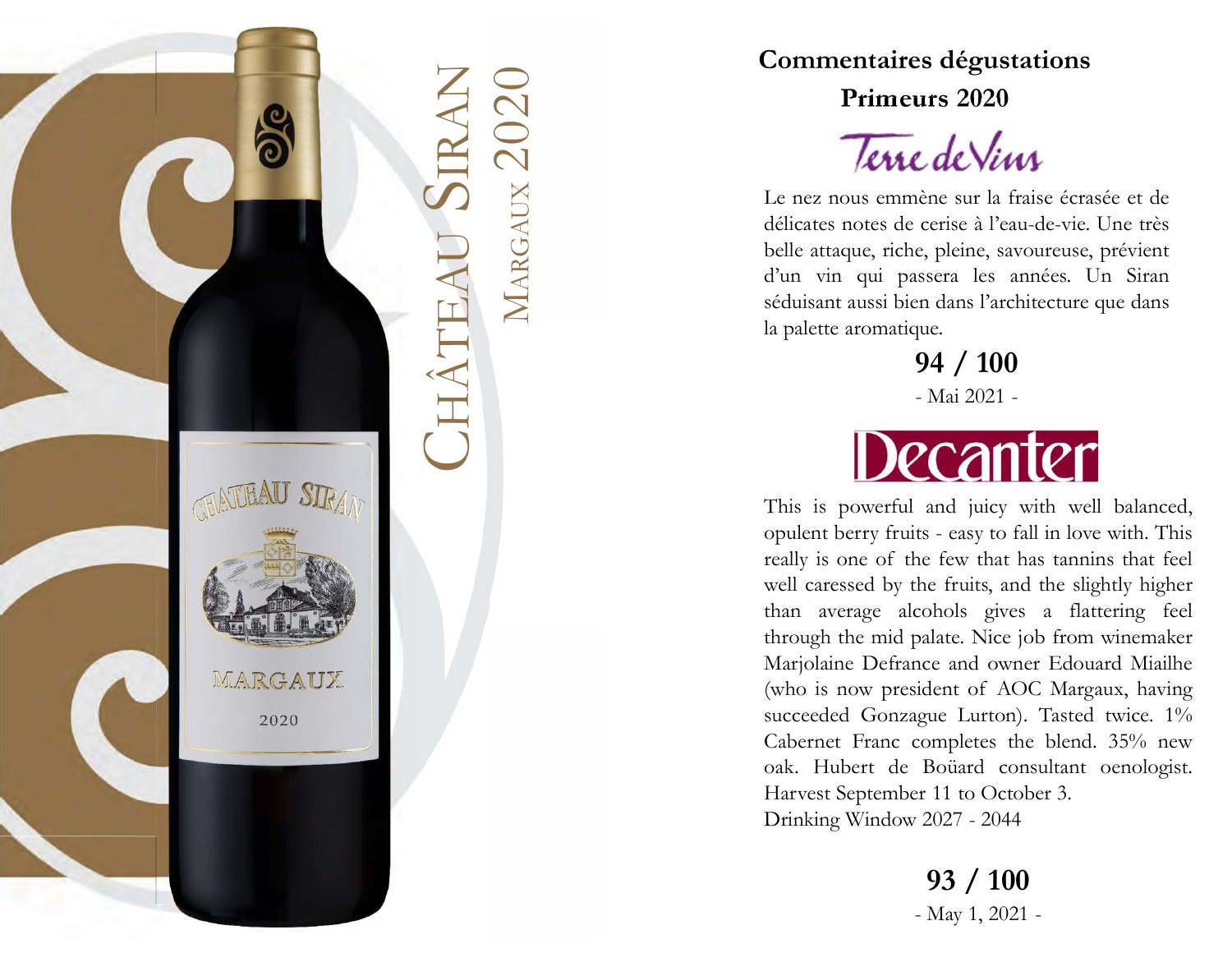



Commentaires dégustations<br>
Primeurs 2020<br>
CHÂNE<br>
CHÂTEARO<br>
CHÂTEARO<br>
CHÂTEARO<br>
CHÂTEARO<br>
CHÂTEARO<br>
CHÂTEARO<br>
CHÂTEARO<br>
CHÂTEARO<br>
CHÂTEARO<br>
CHÂTEARO<br>
CHÂTEARO<br>
CHÂTEARO<br>
CHÂTEARO<br>
CHÂTEARO<br>
CHÂTEARO<br>
CHÂTEARO<br>
CHÂTEARO<br>
CHÂ égustation de la rédaction du Figaro Vin : Les<br>nits rouges et le poivre blanc dominent au nez,<br>ns une palette encore prise par le bois. En bouche,<br>matière est fine, soyeuse, avec des tannins bien<br>ndus. On reste un peu sur égustation de la rédaction du Figaro Vin : Les<br>nits rouges et le poivre blanc dominent au nez,<br>ns une palette encore prise par le bois. En bouche,<br>matière est fine, soyeuse, avec des tannins bien<br>ndus. On reste un peu sur **Commentaires dégustations<br>
Primeurs 2020<br>
LE FIGARO<br>
Dégustation de la rédaction du Figaro Vin : Les<br>
fruits rouges et le poivre blanc dominent au nez,<br>
dans une palette encore prise par le bois. En bouche,<br>
la matière es Commentaires dégustations<br>
Primeurs 2020<br>
LETIGARO<br>
Dégustation de la rédaction du Figaro Vin : Les<br>
fruits rouges et le poivre blanc dominent au nez,<br>
dans une palette encore prise par le bois. En bouche,<br>
la matière est Commentaires dégustations<br>
Primeurs 2020<br>
LE FIGARO<br>
Dégustation de la rédaction du Figaro Vin : Les<br>
fruits rouges et le poivre blanc dominent au nez,<br>
dans une palette encore prise par le bois. En bouche,<br>
la matière es Commentaires dégustations<br>
Primeurs 2020<br>
LE FIGARO**<br>
Dégustation de la rédaction du Figaro Vin : Les<br>
fruits rouges et le poivre blanc dominent au nez,<br>
dans une palette encore prise par le bois. En bouche,<br>
la matière e **Commentaires dégustations<br>
Primeurs 2020<br>
LE FIGARO<br>
Dégustation de la rédaction du Figaro Vin : Les<br>
fruits rouges et le poivre blanc dominent au nez,<br>
dans une palette encore prise par le bois. En bouche,<br>
la matière es** Commentaires dégustations<br>
Primeurs 2020<br>
LE FIGARO<br>
Dégustation de la rédaction du Figaro Vin : Les<br>
fruits rouges et le poivre blanc dominent au nez,<br>
dans une palette encore prise par le bois. En bouche,<br>
la matière est E FIGARO<br>
rédaction du Figaro Vin : Les<br>
poivre blanc dominent au nez,<br>
ore prise par le bois. En bouche,<br>
soyeuse, avec des tannins bien<br>
un peu sur sa faim même si<br>
t.<br>
92 / 100<br>
- Mai 2021 -<br>
'INOUS

92 / 100

First point of the point of the number of the point of the smaller state in a property of the smaller est fine, soycuse, avec des tannins bien medus. On reste un peu sur sa faim même si neemble est élégant.<br>
92 / 100<br>
- M sum Fouges et a points same dominant data that,<br>
matière est fine, soyeuse, avec des tannins bien<br>
mature est fine, soyeuse, avec des tannins bien<br>
mature of the view of the vibrant  $92 / 100$ <br>
- Mai 2021 -<br>  $\sqrt{17}$  MUS<br> blue berry and violet scents of the nose in the nose of the nose matter est fine, soycuse, avec des tannins bien<br>not thus been been the nose of the nose of the nose of the nose of the nose of the nose – one that and matte mate est me, soyetse, avec des tamms bien<br>ndus. On reste un peu sur sa faim même si<br>nsemble est élégant.<br>**92 / 100**<br>- Mai 2021 -<br>**VINCUS**<br>The 2020 Siran was picked from September 16 to<br>October 3 with an average yield of 36 matus. On reste un peu sur sa raim meme si<br>
nsemble est élégant.<br>  $92 / 100$ <br>  $-Mai 2021$ <br>  $-Mai 2021$ <br>
The 2020 Siran was picked from September 16 to<br>
October 3 with an average yield of 36hl/ha, and<br>
matured in a prudent 35% matrix external of acidity and beautifully integrated and the crisp of acidity and matured in a prudent 35% new oak. It has a superb bouquet of vibrant black cherries, blueberry and violet scents on the nose – one that co 92 / 100<br>- Mai 2021 -<br>- Mai 2021 -<br>- VINCUS<br>The 2020 Siran was picked from September 16 to<br>October 3 with an average yield of 36hl/ha, and<br>matured in a prudent 35% new oak. It has a<br>superb bouquet of vibrant black cherrie - Mai 2021 -<br>VINCUS<br>The 2020 Siran was picked from September 16 to<br>October 3 with an average yield of 36hl/ha, and<br>matured in a prudent 35% new oak. It has a<br>superb bouquet of vibrant black cherries,<br>blueberry and violet VINCUS<br>
Siran was picked from September 16 to<br>
with an average yield of 36hl/ha, and<br>
n a prudent 35% new oak. It has a<br>
ouquet of vibrant black cherries,<br>
and violet scents on the nose – one that<br>
come from this appellat

92-24 / 100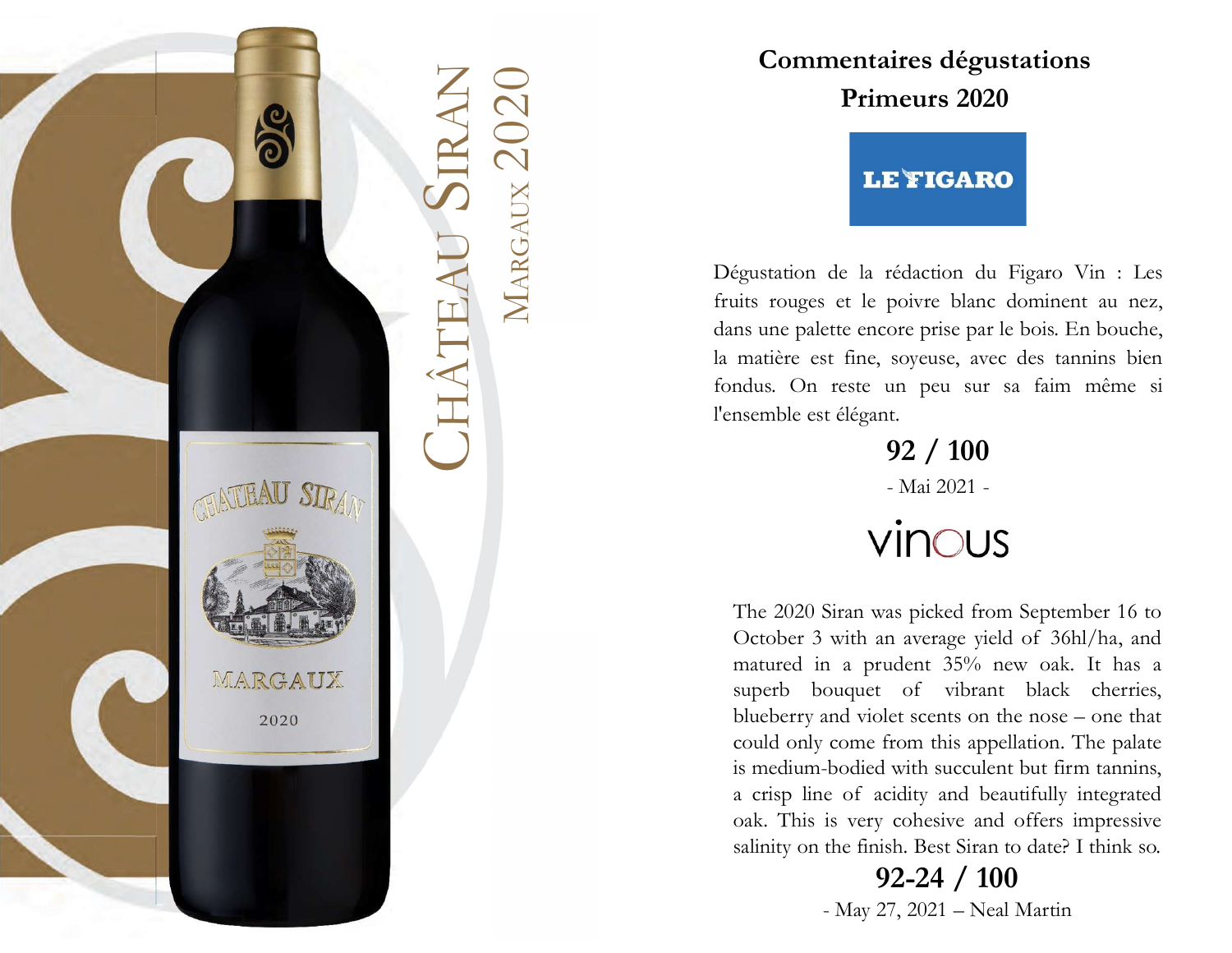

Commentaires dégustations<br>
Primeurs 2020<br>
CHÂTEAU SIRAN MARGAUX 1<br>
CHÂTEAU SIRAN MARGAUX 1<br>
Incense, spice, oak, licorice, spearmint, smoke and<br>
red fruits peek through the perfume with ease.<br>
From there, the wine is plush **Commentaires dégustations<br>
Primeurs 2020<br>
IME WINE CELLAR INSIDER<br>
Incense, spice, oak, licorice, spearmint, smoke and<br>
red fruits peek through the perfume with ease.<br>
From there, the wine is plush and polished round<br>
and Commentaires dégustations<br>
Primeurs 2020<br>
THE WINE CELLAR INSIDER<br>
Incense, spice, oak, licorice, spearmint, smoke and<br>
red fruits peek through the perfume with ease.<br>
From there, the wine is plush and polished round<br>
and Commentaires dégustations<br>
Primeurs 2020<br>
THE WINE CELLAR INSIDER<br>
Incense, spice, oak, licorice, spearmint, smoke and<br>
red fruits peek through the perfume with ease.<br>
From there, the wine is plush and polished round<br>
and Commentaires dégustations<br>
Primeurs 2020<br>
THE WINE CELLAR INSIDER**<br>
Incense, spice, oak, licorice, spearmint, smoke and<br>
red fruits peek through the perfume with ease.<br>
From there, the wine is plush and polished round<br>
an **Commentaires dégustations<br>
Primeurs 2020**<br> **THE WINE CELLAR INSIDER**<br>
Incense, spice, oak, licorice, spearmint, smoke and<br>
red fruits peek through the perfume with ease.<br>
From there, the wine is plush and polished round<br> **Commentaires dégustations<br>
Primeurs 2020**<br>
THE WINE CELLAR INSIDER<br>
Incense, spice, oak, licorice, spearmint, smoke and<br>
red fruits peek through the perfume with ease.<br>
From there, the wine is plush and polished round<br>
an **Primeurs 2020**<br>**Primeurs 2020**<br>**MARIFY ANDISTER**<br>Incense, spice, oak, licorice, spearmint, smoke and<br>red fruits peek through the perfume with case.<br>From there, the wine is plush and polished round<br>and supple with layers o **ECHLAR INSIDER**<br>
In the perfume with ease.<br>
wine is plush and polished round<br>
layers of sweet, ripe fruits, spice<br>
nces. Give this 7-8 years of<br>
is a cork on the best value in the<br>
ion today.<br> **93 / 100**<br>
- May 20, 2021 -Incense, spice, oak, licorice, spearmint, smoke and<br>
red fruits peek through the perfume with ease.<br>
From there, the wine is plush and polished round<br>
and supple with layers of sweet, ripe fruits, spice<br>
and earthy nuances

93 / 100

red fruits peek through the perfume with case.<br>From there, the wine is plush and polished round<br>and supple with layers of sweet, ripe fruits, spice<br>not earthy nuances. Give this 7-8 years of<br>cellaring and pop a cork on the From there, the wine is plush and polished round<br>
and supple with layers of sweet, ripe fruits, spice<br>
and earthy nuances. Give this 7-8 years of<br>
cellaring and pop a cork on the best value in the<br>
Margaux appellation tod and supple with layers of sweet, ripe fruits, spice<br>
and earthy nuances. Give this 7-8 years of<br>
cellaring and pop a cork on the best value in the<br>
Margaux appellation today.<br> **93 / 100**<br>
- May 20, 2021 -<br> **And 20, 2021**<br> than I expected, with fresh cases flavours and pop a cork on the best value in the Margaux appellation today.<br>
93 / 100<br>
- May 20, 2021 -<br>
- May 20, 2021 -<br>
- May 20, 2021 -<br>
Jancis Robinson.com<br>
Inky dark core with purple Forellaring and pop a cork on the best value in the<br>Margaux appellation today.<br>
93 / 100<br>
- May 20, 2021 -<br>
- May 20, 2021 -<br>
Jancis Robinson.com<br>
Inky dark core with purple-crimson rim. Ripe dark<br>
fruit, blackberry as muc 100<br>May 20, 2021 -<br>
April 2021 -<br>
April 2021 -<br>
April 2021 -<br>
April 2021 -<br>
April 2021 -<br>
April 2021 -<br>
April 2021 -

### 16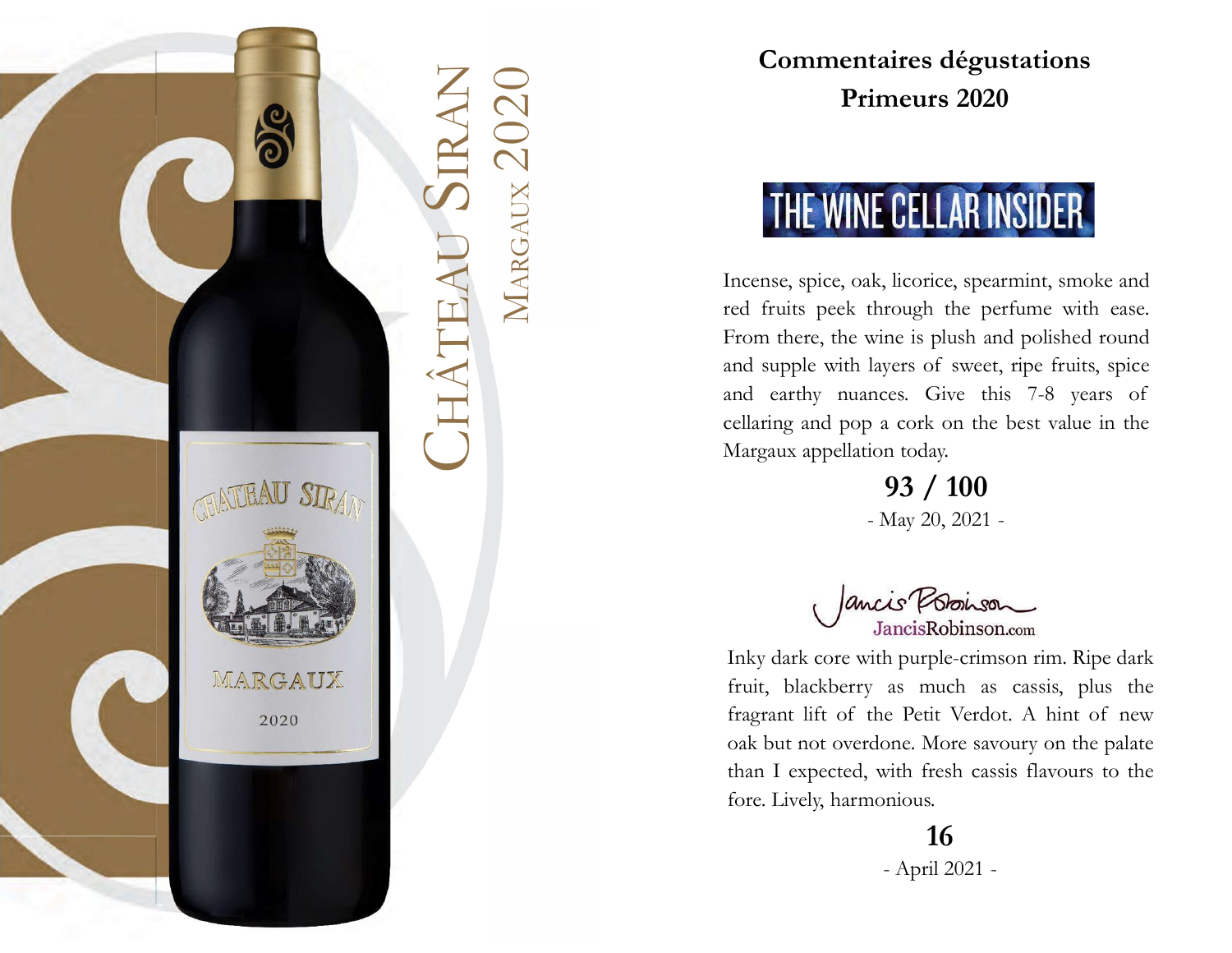



Commentaires dégustations<br>
Primeurs 2020<br>
CHÂTEAU SIRAN MARGAUX PRIMER (POSTAGE PRIMER)<br>
CHÂTEAU SIRAN MARGAUX PRIMER (POSTAGE PRIMER)<br>
This high-flying Cru Bourgeois property has produced<br>
a blend of 47% Merlot, 43% Caber **Commentaires dégustations<br>
Primeurs 2020<br>
Winedoctor<br>
This high-flying Cru Bourgeois property has produced<br>
a blend of 47% Merlot, 43% Cabernet Sauvignon,<br>
9% Petit Verdot and 1% Cabernet Franc. A dark and<br>
perfumed nose Commentaires dégustations<br>
Primeurs 2020<br>
Winedoctor**<br>
This high-flying *Cru Bourgeois* property has produced<br>
a blend of 47% Merlot, 43% Cabernet Sauvignon,<br>
9% Petit Verdot and 1% Cabernet Franc. A dark and<br>
perfumed no **Commentaires dégustations<br>
Primeurs 2020**<br>
Winedoctor<br>
This high-flying *Cru Bourgeois* property has produced<br>
a blend of 47% Merlot, 43% Cabernet Sauvignon,<br>
9% Petit Verdot and 1% Cabernet Franc. A dark and<br>
perfumed no **Commentaires dégustations<br>
Primeurs 2020**<br>
Winedoctor<br>
This high-flying *Cru Bourgeois* property has produced<br>
a blend of 47% Merlot, 43% Cabernet Sauvignon,<br>
9% Petit Verdot and 1% Cabernet Franc. A dark and<br>
perfumed no **Commentaires dégustations<br>
Primeurs 2020**<br> **Convincing Convincing Convincing Convincing Convincing Convincing**<br>
This high-flying Cru Bourgeois property has produced<br>
a blend of 47% Merlot, 43% Cabernet Franc. A dark and<br> **Commentaires dégustations<br>
Primeurs 2020**<br> **Commentaires 2020**<br>
This high-flying Cru Bourgeois property has produced<br>
a blend of 47% Merlot, 43% Cabernet Sauvignon,<br>
9% Petit Verdot and 1% Cabernet Franc. A dark and<br>
perf **Commentaires dégustations**<br> **Primeurs 2020**<br> **Primeurs 2020**<br> **Commentaires 2020**<br>
This high-flying Cru Bourgoois property has produced<br>
a blend of 47% Merlot, 43% Cabernet Sauvignon,<br>
9% Petit Verdot and 1% Cabernet Fran **Primeurs 2020**<br> **Configured Solution**<br>
This high-flying *Cru Bourgeois* property has produced<br>
a blend of 47% Merlot, 43% Cabernet Sauvignon,<br>
9% Petit Verdot and 1% Cabernet Franc. A dark and<br>
perfumed nose to this dark **Solution**<br> **Configure 19** This kissak<br>
This high-flying *Cru Bourgeois* property has produced<br>
a blend of 47% Merlot, 43% Cabernet Sauvignon,<br>
9% Petit Verdot and 1% Cabernet Franc. A dark and<br>
perfumed nose to this dark **CONTREST (SUPRA)**<br>This high-flying *Cru Bourgeois* property has produced<br>a blend of 47% Merlot, 43% Cabernet Sauvignon,<br>9% Petit Verdot and 1% Cabernet Franc. A dark and<br>perfumed nose to this dark and concentrated wine is **COLOT**<br>This high-flying *Cru Bourgeois* property has produced<br>a blend of 47% Merlot, 43% Cabernet Sauvignon,<br>9% Petit Verdot and 1% Cabernet Franc. A dark and<br>perfumed nose to this dark and concentrated wine is<br>immediatel Will-Usinesses.<br>This high-flying *Cru Bourgeois* property has produced<br>a blend of 47% Merlot, 43% Cabernet Sauvignon,<br>9% Petit Verdot and 1% Cabernet Franc. A dark and<br>perfumed nose to this dark and concentrated wine is<br>im This high-flying *Cru Bourgeois* property has produced<br>a blend of 47% Merlot, 43% Cabernet Sauvignon,<br>9% Petit Verdot and 1% Cabernet Franc. A dark and<br>perfumed nose to this dark and concentrated wine is<br>immediately convin This high-flying *Cru Bourgeois* property has produced<br>a blend of 47% Merlot, 43% Cabernet Sauvignon,<br>9% Petit Verdot and 1% Cabernet Franc. A dark and<br>perfumed nose to this dark and concentrated wine is<br>immediately convin a blend of 47% Merlot, 43% Cabernet Sauvignon,<br>9% Petit Verdot and 1% Cabernet Franc. A dark and<br>perfumed nose to this dark and concentrated wine is<br>immediately convincing, with black damson and<br>blackcurrant fruits scented 9% Petit Verdot and 1% Cabernet Franc. A dark and<br>perfumed nose to this dark and concentrated wine is<br>immediately convincing, with black damson and<br>blackcurrant fruits scented with rose and violet,<br>followed by a light wrap perfumed nose to this dark and concentrated wine is<br>immediately convincing, with black damson and<br>blackcurrant fruits scented with rose and violet,<br>followed by a light wrapping of tobacco and cigar<br>box. The palate builds o immediately convincing, with black damson and blackcurrant fruits scented with rose and violet, followed by a light wrapping of tobacco and cigar box. The palate builds on the wine's aromatic harmony, with a finely polishe blackcurrant fruits scented with rose and violet,<br>followed by a light wrapping of tobacco and cigar<br>box. The palate builds on the wine's aromatic<br>harmony, with a finely polished and rather elegant<br>poise which runs through followed by a light wrapping of tobacco and cigar<br>box. The palate builds on the wine's aromatic<br>harmony, with a finely polished and rather elegant<br>poise which runs through from the start to the<br>finish, resting upon some ve box. The palate builds on the wine's aromatic harmony, with a finely polished and rather elegant poise which runs through from the start to the finish, resting upon some very finely composed and well-knit tannins, and fres through from the start to the<br>some very finely composed and<br>d fresh acidity. Great fruit profile<br>ly drawn, with the tobacco oak<br>alongside it. Lovely substance<br>ence on the finish, and a good<br>really convincing, and probably

93-95 / 100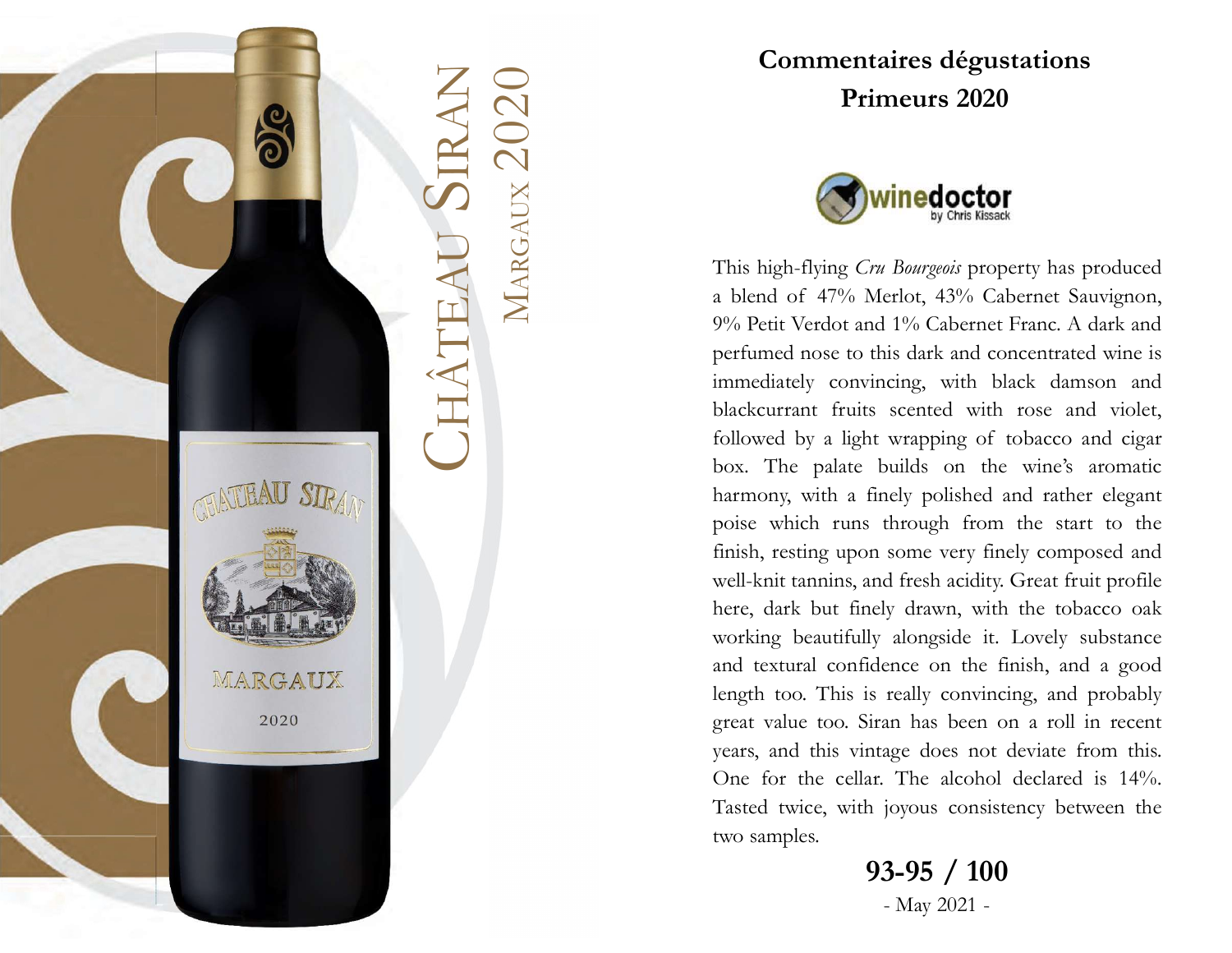



Commentaires dégustations<br>
Primeurs 2020<br>
CHRONICLES<br>
CHRONICLES<br>
CHRONICLES<br>
There is such ripe fruit and a velvety smooth aspect<br>
to this wine that all I could think of was the word<br>
"delicious". This blend of 47% Merlot **Commentaires dégustations<br>
Primeurs 2020**<br>
WINE CHRONICLES<br>
There is such ripe fruit and a velvety smooth aspect<br>
to this wine that all I could think of was the word<br>
"delicious". This blend of 47% Merlot, 43%<br>
Cabernet S **Commentaires dégustations<br>
Primeurs 2020**<br>
WINE CHRONICLES<br>
There is such ripe fruit and a velvety smooth aspect<br>
to this wine that all I could think of was the word<br>
"delicious". This blend of 47% Merlot, 43%<br>
Cabernet S **Commentaires dégustations<br>
Primeurs 2020**<br>
WINE CHRONICLES<br>
There is such ripe fruit and a velvety smooth aspect<br>
to this wine that all I could think of was the word<br>
"delicious". This blend of 47% Merlot, 43%<br>
Cabernet S **Commentaires dégustations<br>
Primeurs 2020**<br>
WINE CHRONICLES<br>
There is such ripe fruit and a velvety smooth aspect<br>
to this wine that all I could think of was the word<br>
"delicious". This blend of 47% Merlot, 43%<br>
Cabernet S **Commentaires dégustations**<br>**Primeurs 2020**<br>WINE CHRONICLES<br>There is such ripe fruit and a velvety smooth aspect<br>to this wine that all I could think of was the word<br>"delicious". This blend of 47% Merlot, 43%<br>Cabernet Sauvi **Commentaires dégustations**<br> **Primeurs 2020**<br>
WINE CHRONICLES<br>
There is such ripe fruit and a velvety smooth aspect<br>
to this wine that all I could think of was the word<br>
"delicious". This blend of 47% Merlot, 43%<br>
Cabernet Meurs 2020<br>
WE CHRONICLES<br>
ruit and a velvety smooth aspect<br>
I could think of was the word<br>
blend of 47% Merlot, 43%<br>
and the rest Petit Verdot comes<br>
Pomerol, and with the gravels do<br>
cks in at 14% alcohol. Nice job!<br>
2-9 nere is such ripe fruit and a velvety smooth aspect<br>this wine that all I could think of was the word<br>eleicious". This blend of 47% Merlot, 43%<br>obernet Sauvignon and the rest Petit Verdot comes<br>ross almost like a Pomerol, a

92-93 / 100

this wine that all I could think of was the word<br>elicious". This blend of 47% Merlot, 43%<br>obernet Sauvignon and the rest Petit Verdot comes<br>ross almost like a Pomerol, and with the gravels do<br>t ask me how. Clocks in at 14% elicious". This blend of 47% Merlot, 43%<br>obernet Sauvignon and the rest Petit Verdot comes<br>ross almost like a Pomerol, and with the gravels do<br>ot ask me how. Clocks in at 14% alcohol. Nice job!<br>**92-93 / 100**<br>- May 2021 -<br> where the Sauvignon and the rest Petit Verdot comes<br>ross almost like a Pomerol, and with the gravels do<br>to ask me how. Clocks in at 14% alcohol. Nice job!<br><br> $92-93$  / 100<br>- May 2021 -<br><br>**Cood complexity, black**<br>Deep dark rub ross almost like a Pomerol, and with the gravels do<br>t ask me how. Clocks in at 14% alcohol. Nice job!<br>**92-93 / 100**<br>- May 2021 -<br>**Complementary of the subset of that are well Deep** dark ruby, opaque core, violet reflection order to the mean of the set of the set of the set of the set of the set of the set of the set of the set of the set of blackberries and casis, delicate fine wood spice underneath, mineral touch. Good complexity, black oth May 2021 -<br>
<br>
Staff<br>
ppaque core, violet reflections,<br>
ning. Black berry fruit, nuances<br>
cassis, delicate fine wood spice<br>
touch. Good complexity, black<br>
gat, tight tannins that are well<br>
length and maturity potential.<br>
2-

92-94 / 100